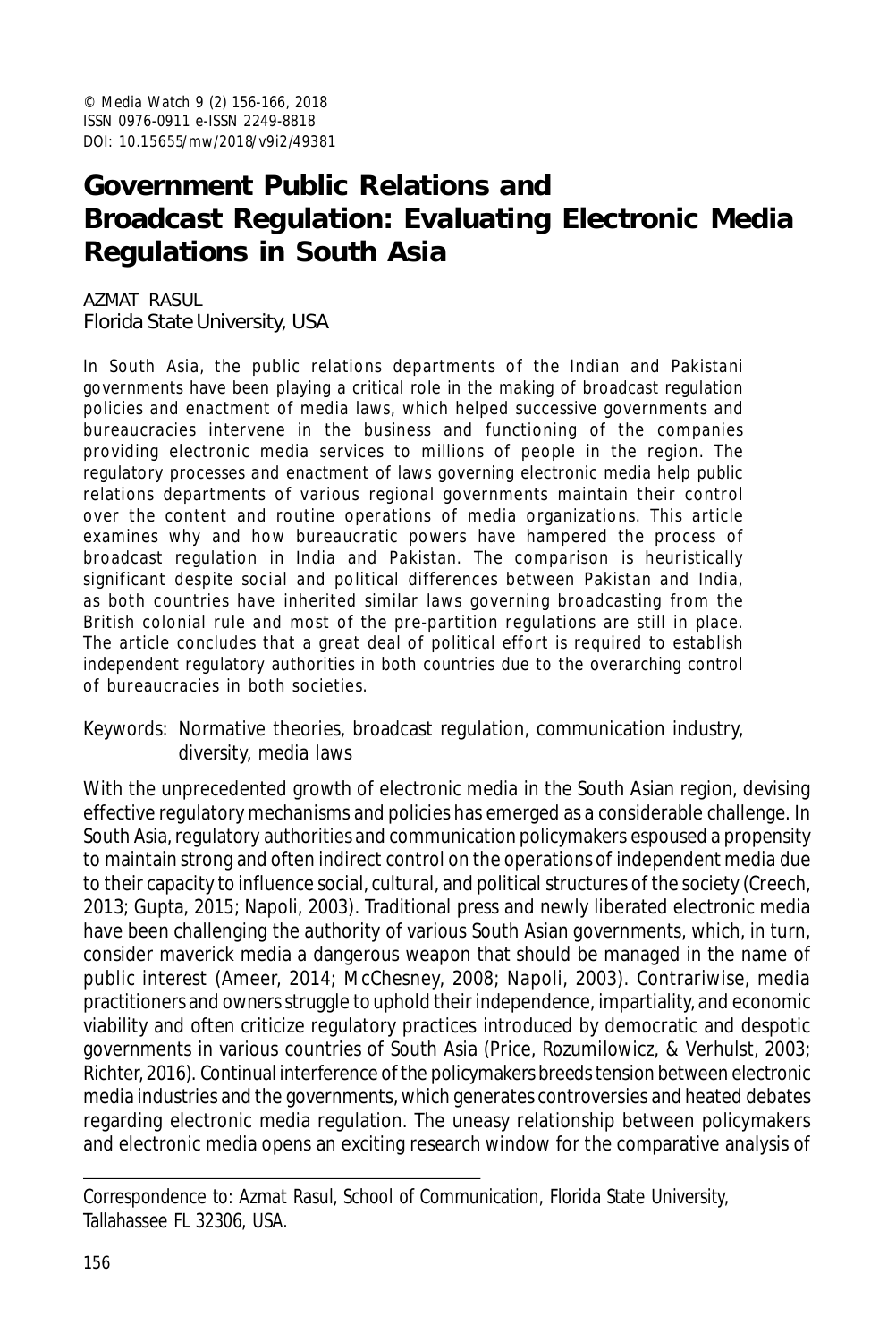policymaking processes in South Asia, which remain under-researched in the current academic literature. To address this gap, the current study examines the role public-sector regulators have played in facilitating the proliferation of electronic media fulfilling informative, educational, and entertainment needs of approximately two billion people in two major countries in the South Asian region: India and Pakistan.

To examine the role policymakers played in dealing with the regulation complexities, this comparative case study brings off exploratory research by evaluating multifarious regulatory interventions by successive governments in India and Pakistan. Both countries shared historical and cultural similarities and inherited Ministries of Information from the British Raj, which were used by various governments to keep an eye on the "rogue" elements in the media industry (Niazi, 2003; Author removed, 2013). The tight control of Ministries of Information over the information flow remained in effect for a long time after independence in 1947; however, ministerial controls began to lose ground in the last two decades of the 20<sup>th</sup> century due to globalization, media convergence, and an international environment favoring free flow of information (Creech, 2013). For example, Pakistan Electronic Media Regulatory Authority (PEMRA) was established in 2002 by the military regime to regulate a burgeoning broadcast media market in Pakistan. India, on the other hand, did not establish a formal regulatory authority to regulate the unprecedented growth of electronic media, which kicked-off in early 1990s after the adoption of liberal economic policies by the Indian government (Thussu, 2006). According to Thussu (1999: 126), the new economic policies "encouraged privatization, dismantling state controls and liberalizing media regulation, paving the way for the entry of global media conglomerates into what used to be one of the most closed broadcasting systems in any democracy." Taking into consideration these developments in the Indian sub-continent, the current study intends to gain a better understanding as to what extent governments influence regulatory policies in India and Pakistan. Specifically, this comparative case study evaluates regulatory initiatives of PEMRA in Pakistan and various legislations facilitating electronic media regulation in India by focusing on the role of Ministries of Information, traditionally known for hampering independent regulatory processes (Napoli, 2003).

## **Questioning Media Regulation in South Asia**

South Asian countries are impacted by the forces of globalization and new communication technologies, which have changed the dynamics of social, cultural, and political interactions within the region and worldwide (Thussu, 1999). To deal with the challenges of technological innovations and new media industries, governments are interested in benefiting from the experiences of various countries that could help them launch appropriate policy initiatives suitable for their societies (Napoli, 2003; Rasul & McDowell, 2014). Rasul and McDowell (2014, p.19) argue that "ad hoc, inefficient, and mercurial policy decisions would be taken if policymakers deal with the changing mediascape in an inconsistent manner". Anderson (1992) also suggests that "to make a policy decision, one must invoke some criteria of evaluation" (387). The criteria of evaluation could be different for different countries, and Napoli (2003) argues that researchers have not appropriately analyzed these evaluation criteria or founding principles. It is, therefore, heuristically imperative to evaluate the ways regulatory regimes controlled by the public relations departments adopt efficient and consistent approaches to deal with the private media organizations and new modes of communication in vast and diverse markets such as India and Pakistan.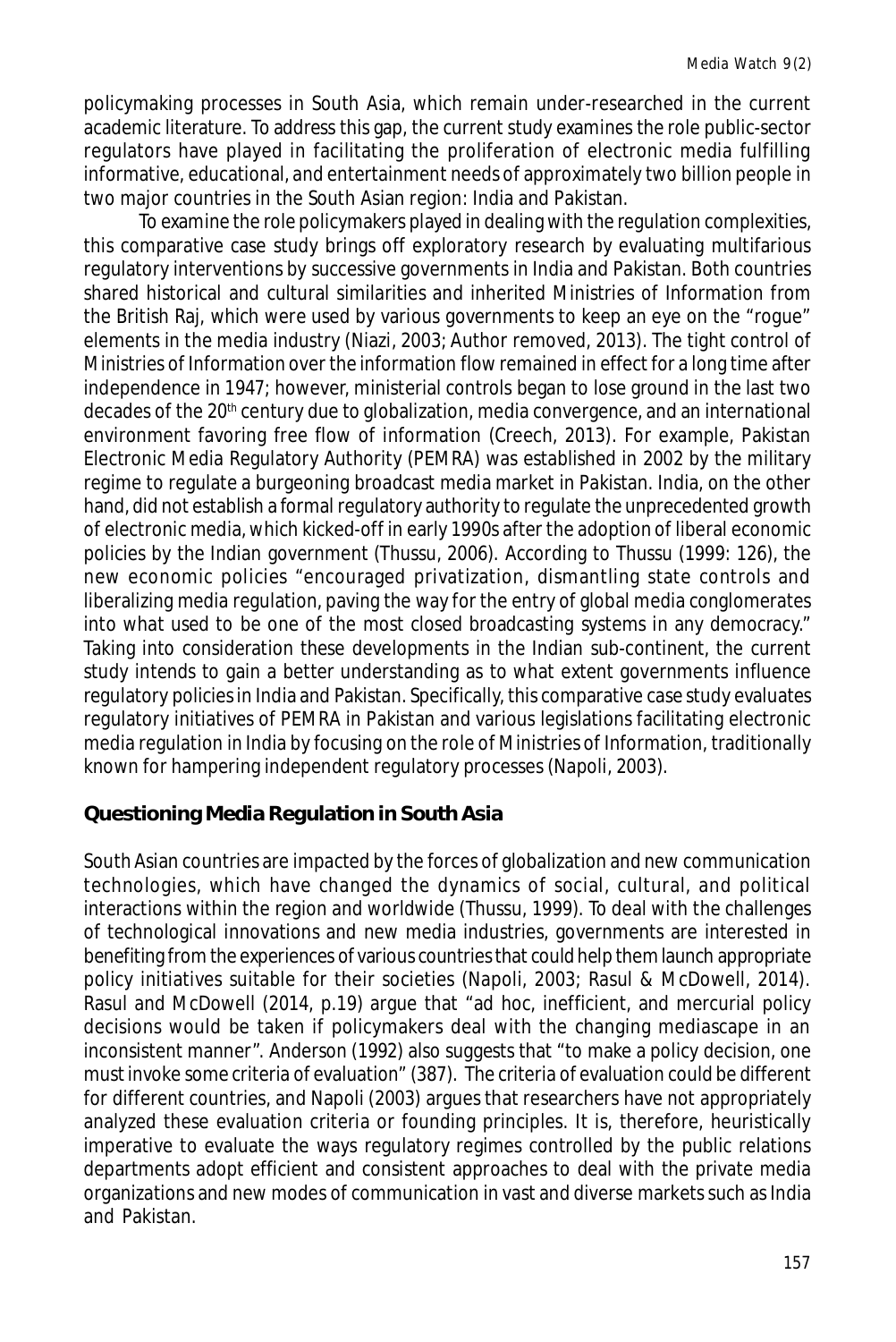If we compare South Asian media regulation exercises with other countries, various models of broadcast media regulation exist depending on the nature of the political system and dispensations of the ruling elite. For example, various scholars (Garry, 1994; Rasul & McDowell, 2011) have discussed four media regulatory models, which might be pertinent here: a no-regulation model that deals with print media; a common carrier model governing telegraph and telephone regulation; a public trustee model related to radio and television; and a hybrid model looking after the cable television industry. These models are germane to the South Asian media sphere where media industry experienced manifold growth in the last three decades. Since the middle of 1990s in India and early 2000 in Pakistan, various governments facilitated the growth of private sector television and radio stations, cable television, multinational telecommunication companies, and English and vernacular newspapers and magazines, which were relatively independent and free from the government rheostat contrary to the traditional control over media industries by the public relations department of the government. (Gupta, 2015; Rasul & McDowell, 2011; Thussu, 1999).

Considering regulatory dilemmas in South Asia, one can find that various Indian and Pakistani governments have used their public relations departments (Ministries of Information and Broadcasting) to maintain their control over the content of electronic media and to strike a balance between assorted competing actors trying to monopolize the huge media market in the region (Kemal, 2002; Rasul & McDowell, 2014). Rasul and McDowell (2011, p. 17) argue that "governments employ market failure and equity considerations as the most important reasons for introducing regulatory regimes." Media regulation directly influences operations of media companies and consumption of media, as regulations would impact pricing, competition in the media market, media diversity, and hegemony of major media firms (McChesney, 2008). However, the bureaucrats-cum-professionals in the public relations departments of the Ministry of Information in South Asian societies tend to rely on complicated, and sometimes controversial, media laws and regulatory practices to maintain their control over the media market and to deal with adversarial media. This situation is not unique as scholars (Bernstein, 1955; Kemal, 2002; McChesney, 2008; Napoli, 2003; Rasul & McDowell, 2011) agree that media regulators are passionate about facilitating and reforming the media, but they fall a prey to bureaucratic red-tapism and begin to play in the hands of political and economic elite. Political pressure and private sector bribes render regulatory bodies ineffective and force them frame statutes favoring interesting of media moguls (Laffont & Tirole, 1993; Rasul & McDowell, 2011).

As governments dominated by bureaucracies tend to be regressive advocates of status quo (McChesney, 2008), it is a pertinent question why the successive government in India and Pakistan allowed a proliferation of "unruly" media, which could create serious problems for corrupt politicians and bureaucrats in the power corridors. By attempting to respond to this question, the current project raises new questions, which could contribute to an understanding of the role played by Ministries of Information in India and the Pakistan to liberate media, besides assessing "achievements" of the regulatory mechanisms in attaining their goals. Consequently, the following research questions will be the mainstay of this comparative case study exploring processes of electronic media regulation in India and Pakistan:

- RQ1: Did the governments in India and Pakistan establish regulatory regimes facilitating promotion of broadcast systems that could ensure plurality of views at local, regional, and national levels?
- RQ2: To what extent regulatory bodies were independent of government control while framing effective rules and policies to achieve their objectives?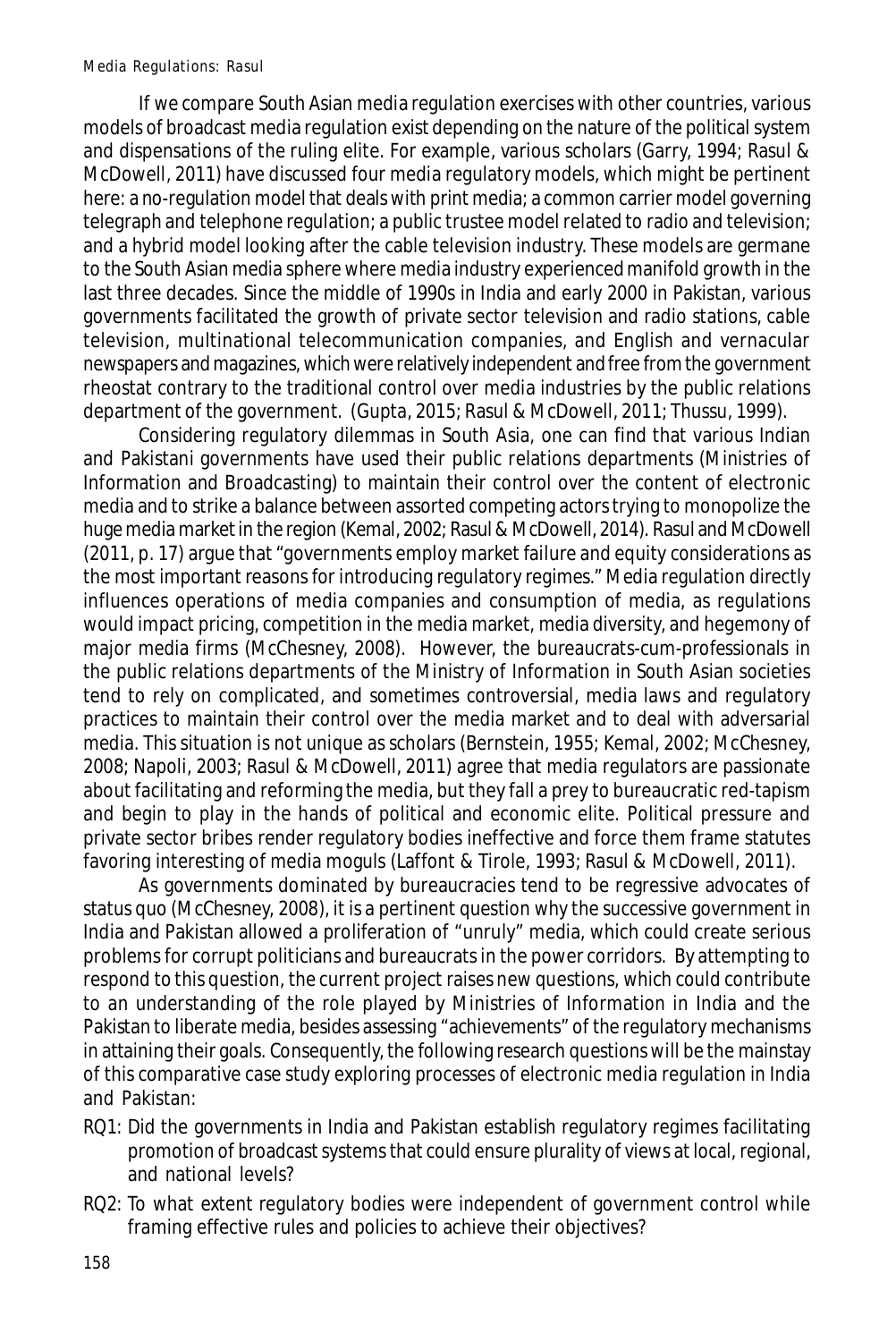To find a plausible academic response to similar questions, researchers have used case study method [loosely defined] to analyze the politics of regulation due to its flexible approach in evaluating evolution, role, and performance of organizations (Napoli, 2003). The case study is a useful qualitative technique to study individuals, events and organizations (Horton & Hunt, 1984), and this method has been extensively applied to study the performance of media and public sector organizations in various countries of the world. Tellis (1997) argues that examining the performance of media and government organizations was essential to discover whether media played a socially responsible role and if government policies and programs were efficient in producing desired results. Thus, a comparison of regulatory processes in India and Pakistan serves as a promising case, which could be used efficiently to establish parameters for further research.

#### **Regulatory Dilemmas in South Asia: The Case of Pakistan**

In Pakistan, the development of electronic media in the private sector kicked off in the early 1990s when the government of Benazir Bhutto allowed Shalimar Recording Company (in which government had around 50 per cent shares) to begin a channel called STN with transmitting stations in 22 cities (Tahir, 1996). The channel had its own entertainment programs, but the news was still controlled by the government (Jabbar & Isa, 1997). The government, in 1996, granted a license to the country's first pay TV company – Shaheen Pay TV – having 50 per cent foreign equity. The company offered eight to ten channels including CNN, BBC, Sony, HBO, National Geographic, and other local channels through MMDS technology (Ali & Gunaratne, 2000; Jabbar & Isa, 1997). However, the company co-ventured with private entrepreneurs to establish Southern Networks, which was granted a license by PEMRA in 2004 to serve urban areas of Pakistan by offering more than 50 channels through MMDS. This is the largest pay-TV company in Pakistan with more than five million subscribers (Khan, 2008). There are also a few small pay-TV companies working in peripheral towns of Pakistan.

Similarly, satellite television was introduced in Pakistan in the middle of 1990s, but its popularity was eclipsed by the thriving cable industry, which was cheaper and easily accessible in cities and small towns. The popularity of transnational channels made telecommunication companies such as PTCL and Brain Net introduce broadband television in the urban areas of Pakistan (Khan, 2008). The establishment of a regulatory authority was, therefore, needed to facilitate and regulate a growling media market in Pakistan. In fact, the growth of electronic media has leapfrogged after the establishment of PEMRA in 2002. The unprecedented growth of electronic media in Pakistan contradicts the views expressed by Robison and Crenshaw (2002) who suggested that only democratic governments help broadcast media proliferate; but in case of Pakistan, a dictatorial regime, led by General Pervez Musharraf, helped develop an independent and considerably free electronic media under the patronage of PEMRA. Discussion in the following paragraphs critically examines the performance of PEMRA in promoting broadcast media in Pakistan.

#### **PEMRA—An Independent Authority**

The concept of PEMRA was envisioned by Javed Jabbar, a Pakistani media wizard, as an independent authority to license, facilitate, and regulate electronic media in Pakistan. PEMRA came into being in March 2002 through an ordinance under the supervision of Jabbar who was the Federal Information Minister. Initially, the Information Ministry oversaw the embryonic organization, but soon it was placed under the Cabinet Division to warrant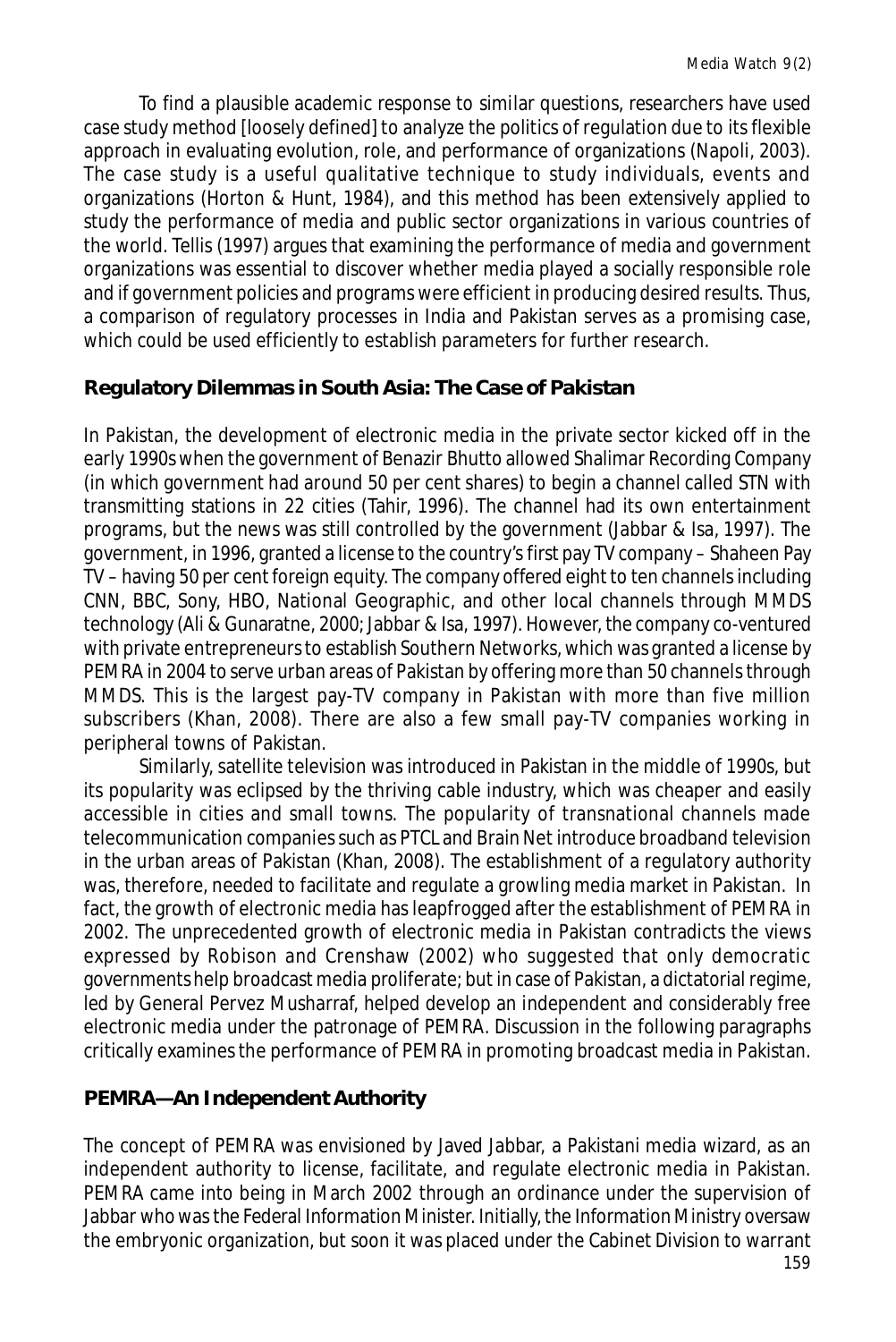its autonomy and impartiality. However, its autonomy was questioned when Jabbar resigned as Information Minister due to his differences with General Pervez Musharraf on issues related to freedom of media (Khan, 2008). The Information Ministry (government's public relations department) was again handed over control of PEMRA in 2007 through an amendment in PEMRA ordinance to tame the electronic media, which were overwhelmingly opposing government's anti-democratic steps (Dar, 2009). This move was heavily criticized across the country, and various journalistic organizations took out processions with members of the civil society to protest government's actions. After the imposition of emergency in Pakistan on November 3, 2007, dissident voices on television channels were silenced, and a few pro-democracy channels were blacked out. An alliance of democratic parties won the February 2008 general elections, which led to the establishment of a coalition government with Pakistan Peoples' Party as the dominant partner. Thus, PEMRA was again placed under the Cabinet Division where it is directly answerable to the prime minister. The move signified resolve of the political parties to make PEMRA independent of government control. Despite repeated promises of political leadership, PEMRA remains a subsidiary organization of the Ministry of Information. Ever since its inception, most of the responsible positions in this organization were occupied by the officials of the socalled "information service" (Khan, 2008). Thus, contrary to the views of the scholars advocating a free media, PEMRA could not emerge as a fully autonomous body, and it had employed inefficient bureaucratic approach to regulate electronic media in Pakistan.

# **PEMRA, Diversity, and Plurality of Views**

The Pakistani government endeavored to meet public demand by establishing PEMRA, which was mandated to ensure diversity and promotion of local, and community media in Pakistan. PEMRA had pledged to empower people of Pakistan through access to diverse channels of information, education, and entertainment **(**Jabbar, 2003). Since minorities do not get adequate representation on the mainstream media in a multicultural society like Pakistan, local and community media controlled and operated by disadvantaged groups filled the gap. According to Harcup (2003) and Husband (2005), multiculturalism ensures the fulfillment of the needs, interests, and choices of media consumers and citizens in diverse societies. By providing citizens equitable access to communication resources and right to information, multicultural societies grow, and democratic credentials of such societies are strengthened. Thus, the concept of local and community media runs contrary to the notion of a technology-intensive professionalized media controlled by the state to promote uniformity of ideas. On the other hand, multiculturalism promotes diversity, equal representation, small-scale, localism, deinstitutionalization, horizontality of communication and close contact among members of various ethnic groups in a diverse media and the public sphere (Husband, 2005). However, PEMRA failed to ensure the development of community media in Pakistan (Ameer, 2014). Although licenses were granted to various companies for radio and television operations in peripheral areas, the lion's share of the new licenses was bestowed upon large media groups. An examination of the list of radio and television channels sanctioned by PEMRA indicates that companies headquartered in large cities applied for licenses in remote towns. It indicates the lopsided comparison of media development between urban and rural areas of Pakistan, although 65 per cent population of Pakistan constitutes what can be called a rural Pakistan.

160 The Pakistani case could be concluded by arguing that PEMRA worked enthusiastically to promote the growth of an independent media and it did a commendable job in the beginning; however, it was challenging for this nascent organization to materialize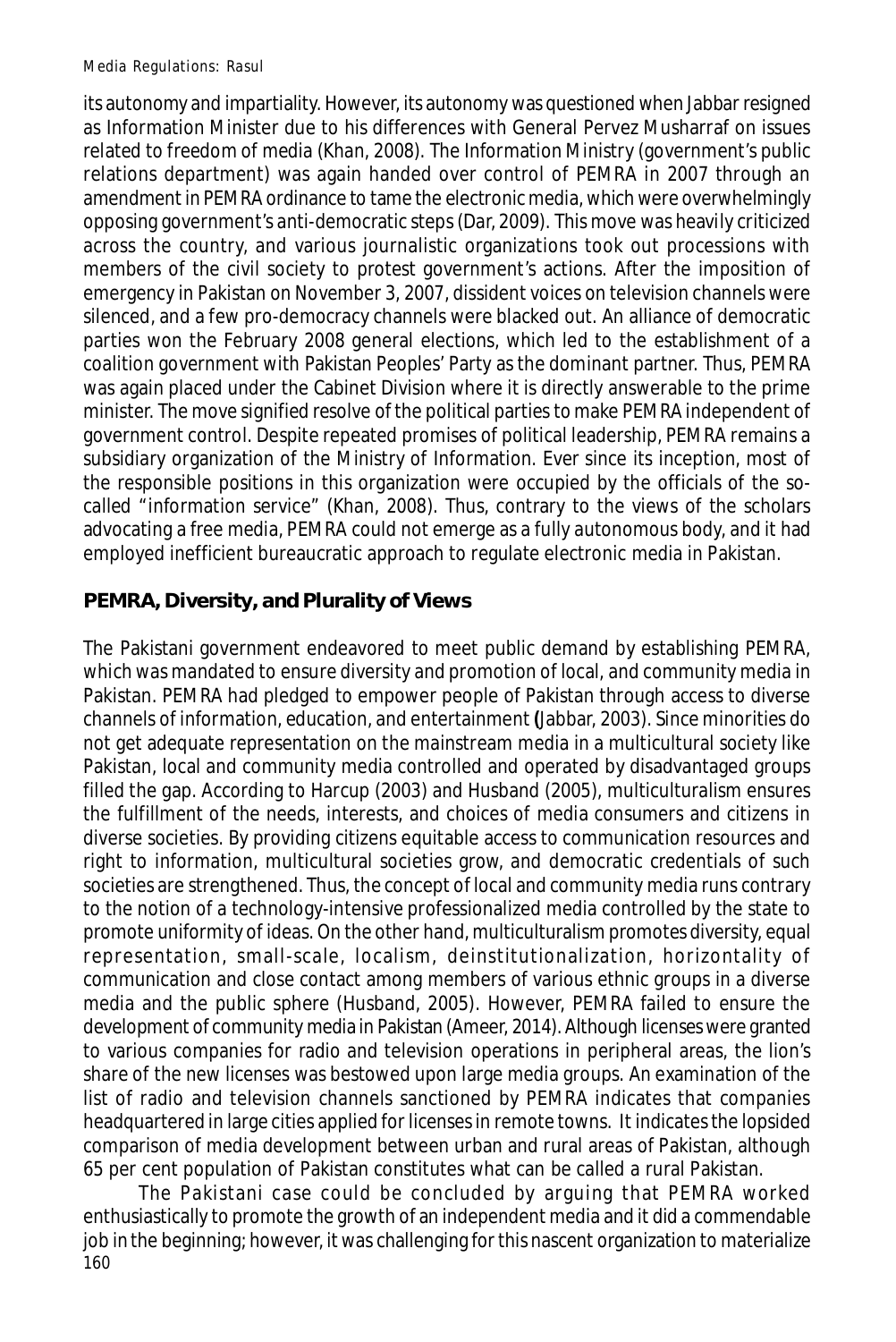normative goals it had set for itself. Napoli (2003) argues that defining FCC goals is still a contested area in the U.S. Therefore, political culture, social structure, and economic constraints make it difficult for regulatory bodies to pursue their goals actively. Bureaucracies in the public relations departments are another problem in South Asia that hinders the growth of independent regulatory authorities (Napoli, 2003). In PEMRA's case, the bureaucrats belonging to the Ministry of Information and Broadcasting, responsible for the government public relations, were extremely unhappy with the establishment of an autonomous organization that could limit their authority over the burgeoning media business. Thus, PEMRA could not continue working enthusiastically as proposed by Napoli (2003) and the bureaucratic interference restricted PEMRA from following its mandate and achieving normative goals it had ardently set for itself.

# **Regulatory Dilemmas in South Asia: The Case of India**

The Indian economy along with the electronic media industry was transformed in the early 1990s because of liberalization that was introduced in 1991. The markets were opened as the new economic policy encouraged privatization, dismantling of the control of the government and the liberalization of media regulation to encourage global players. In 1998, foreign companies started to invest and be a part of a once closed broadcasting industry and major transnational media companies such as Sony, News Corp, Discovery, MTV, CNN, and Disney were operating in India to capture the vast media market, and they were willing to change per Indian context and culture (Thussu, 1999). News Corp's Star network owned by Rupert Murdoch launched several channels in India — Star Plus, Star Movies and Star News – and began showing Western programs in English with Hindi subtitles and further moved on to locally produced programs.

In 1989, the *Prasar Bharati* (Broadcasting Corporation of India) Bill was introduced in the Indian Parliament. More legislator work was done on this Bill in 1990, but no government executed it until 1997. It ensured autonomy and guaranteed independence for electronic media including All India Radio (AIR) and Doordarshan (state-controlled television), which remained under government control for several decades. The *Prasar Bharati* Act, also specified that all property, assets, debts, liabilities, financial payments, legal proceedings involving state-controlled broadcasting would be transferred to *Prasar Bharati* (Ninan, 1997). The *Prasar Bharati* Act recommended that the Corporation would solely focus on development and maintain unity in the country through public service broadcasting. The Broadcasting Corporation ensures that all broadcasting on Doordarshan and AIR protects the interests of children, women, poor and rural sections of the population, promotes social justice, reflects the diversity and endorses social justice and national integration. While the *Prasar Bharati* is responsible for Doordarshan and AIR, there is no regulatory body in India yet to regulate the private channels and their broadcasting. The Ministry of Information and Broadcasting currently regulates cable and satellite television under the Cable Networks Regulation Act of 1995 (see, www.altlawforum.org*).*

## **Cable Television Networks Regulation Act, 1995**

In 1993, the India government reached out to the Cable Operators Federation of India to enact the primary regulations to facilitate the private sector broadcast media by focusing on the cable industry, which was rapidly becoming popular in all corners of India. This law helped regulate a growing cable industry in the country and allowed mass distribution of television signals to provide healthy entertainment and ensure a smooth flow of authentic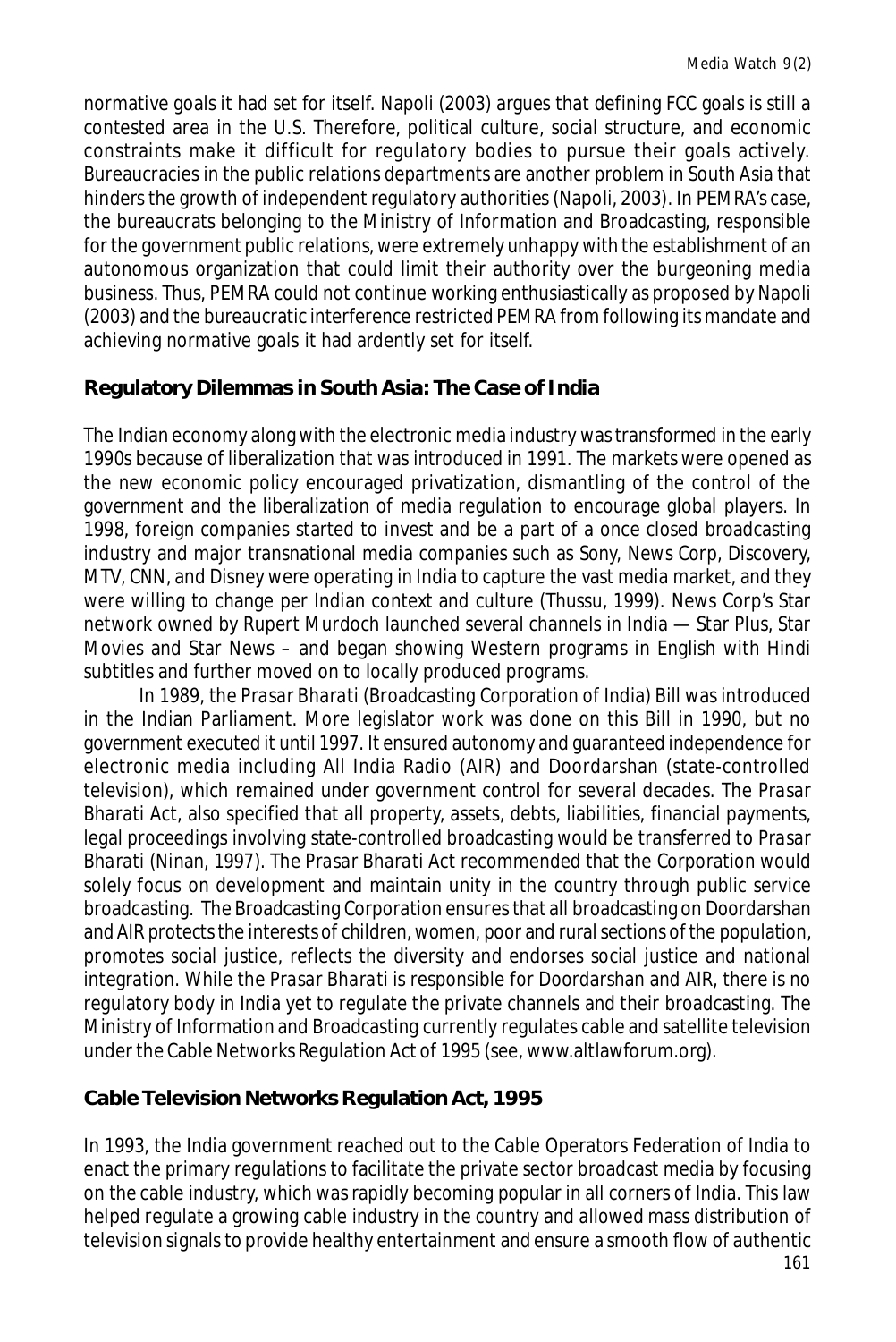information in different parts of the country. The law also regulates subscription rates and ensures that the free-to-air state-owned television is also provided to the subscribers as a part of the package in the basic service tier. The Cable Television Networks Rules had a *Programme Code* to restrict unwarranted content shown in various programs and advertisements, as these programs wield widespread influence, especially among children and teens. Some of these rules were changed in 2008, and more discussions were held several times to amend these rules further for better governance of the cable industry. Cable operators were not happy with these regulations and argued that cable industry was the only regulated part of the broadcasting sector, and they had to face many difficulties in managing the flow of content from various television channels. Likewise, implementing these laws in a vast country is a Herculean task for any democratic government in India, as cable television is available in all parts of India and enjoys tremendous popularity (see, www.infochangeindia.org).

## **Bills that were Never Enacted**

The Broadcasting Bill of 1997 was proposed by the Ministry of Information and Broadcasting with an objective of promoting and facilitating private-sector companies in broadcasting to ensure availability of diverse and quality media content in various parts of India.

The proposed legislation sought to create an autonomous Broadcasting Regulatory Authority of India (BRAI) to facilitate broadcasting sector through an efficient system of licensing, allocate frequencies on the electromagnetic spectrum, and supervise content, pricing, and quality of the programs. The Ministry was confident that the Bill would be welcomed by various stakeholders, as it aimed at promoting Indian culture through controlling anticompetitive tendencies and ensuring the existence of a healthy media sphere. BRAI was supposed to regulate the broadcasting content for 'public interest' and would also be responsible for allocation and renewal of licenses. The Bill was never sent to the Parliament for legislation. Besides, the Indian government tried enacting the Communication Convergence Bill in 2000, which aimed at establishing one common regulatory body, *Communication Commission of India* (CCI), to address ICTs regulatory issues effectively. Through this bill, it was suggested that the Indian Telegraph Act 1885, the Indian Wireless Telegraphy Act 1933, the Telegraph Wire Unlawful Possession Act 1950, and the Telecom Regulatory Authority of India Act, 1997 should be rescinded. Likewise, the proposed bill addressed the continuous convergence of communication technology, but like previous efforts to establish a regulatory body, this bill remained a dead letter due to bureaucratic pressures (Joseph, 2009).

In 2006, the government made some changes to the Broadcasting Bill of 1997 and introduced the Broadcasting Service Regulation Bill. All the previous bills were discarded as the committee proposed this new bill in which the government had the authority to order any cable or broadcasting company to stop broadcasting or do it the way government suggests. The Bill also gave "Authorized officers" the authority to examine, monitor and confiscate paraphernalia of unruly broadcasters along with BRAI, as proposed in the Broadcasting Bill of 1997 (see, www.broadbandindiamagazine.com). The Bill was strongly criticized as it gave the government an undesirable power to pre-censor. The Bill was shelved when media protested due to its potential to create a negative impact on the media industry and a threat to freedom of expression (Ganguly, 1990).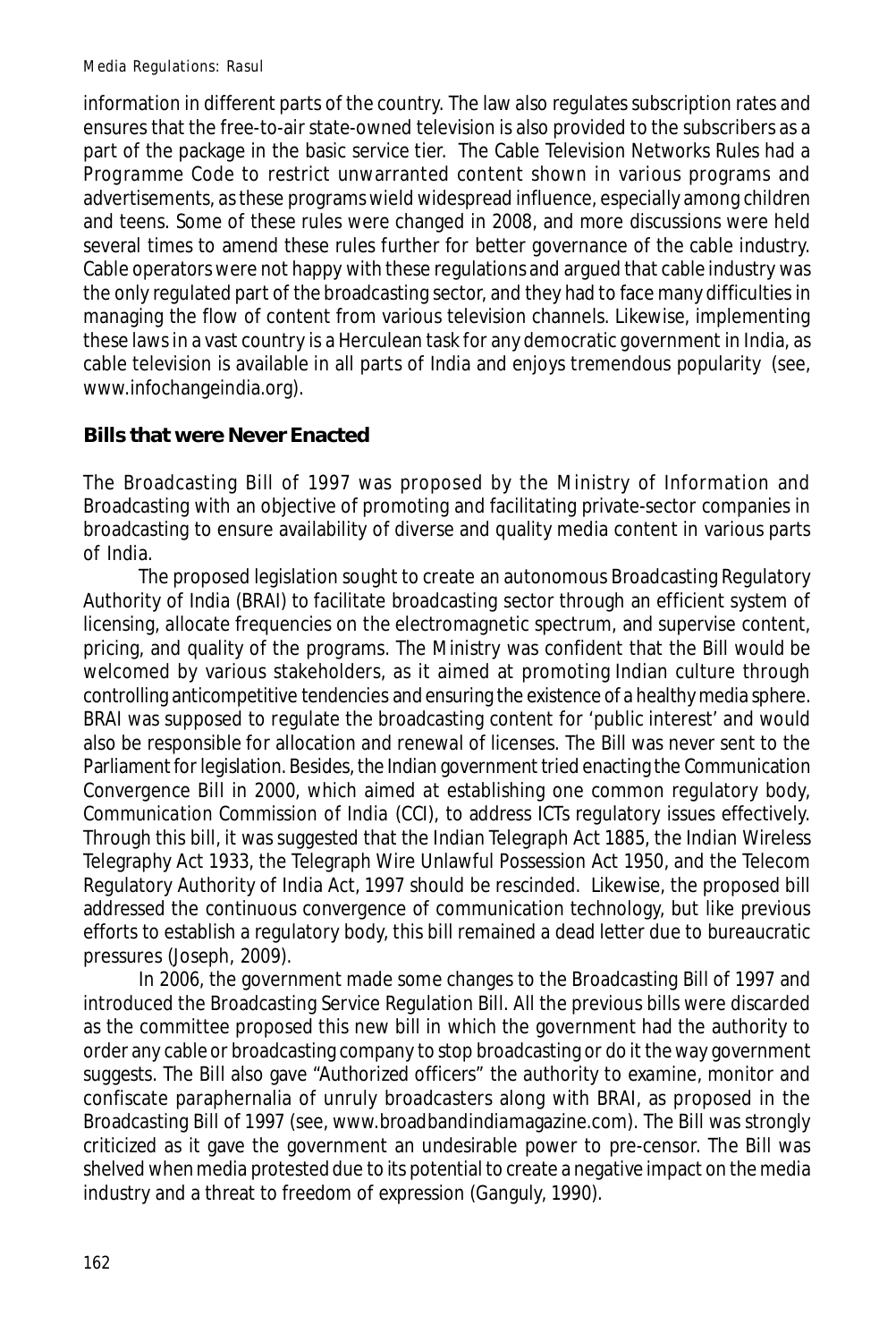# **To Regulate or Not to Regulate**

India has tried to enact laws to regulate the broadcasting industry for the last few decades. As successive governments finish their terms, the bills are either shelved or left at the mercy of the future government. The successive government, if from an opposition party, discourages the progress of the Bill in the House purely due to political rivalry. The media regulation bills in India are either shelved due to political rivalry or due to pressure from the broadcasting industry. The broadcast industry voiced their concerns regarding rules proposed in various Bills and content code, especially rules related to the television news (Joseph, 2009).

The review and assessment of the existing and proposed regulations in India for broadcast media suggests that the government public relations bureaucratic pressure and politics comes in the way of the formulation of broadcast policy in India. The lawmakers seem to be continually contemplating if the fourth estate of the Indian democracy should be regulated or not. The Indian government and the broadcasting industry do not seem to have an agreement when it comes to establishing a regulatory authority for the broadcasting industry. Although there is Cable Networks Regulations Act (1995) for cable television and *Prasar Bharati* in place to regulate the state television and radio, there seems to be no consensus on a standard regulatory body for the entire broadcasting and telecommunications industry. While the Indian government attempts to regulate the broadcasting industry with the various proposed bills and ordinances, the media industry revolts against them by defining government actions as an effort to curb the freedom of press.

#### **Conclusion**

As we have seen in both the case of India and Pakistan, bureaucracy seems to overpower the need for regulation over and over. Both India and Pakistan, who have the same colonial inheritance, also have some of the same bureaucratic issues that need to be dealt with. Pakistan has a regulatory body for the broadcasting industry, which is hardly effective in doing its work due to political influence. India is still struggling to establish a regulatory authority. Unlike other developed countries, the two countries are grappling with political issues that hinder the process discourse of public interest. The real issues relating to media remain unattended. The media industry is proliferating but the media policy and regulation is still at a nascent stage. There are ideological clashes between the federal and the state governments to come to consensus with a national policy for broadcasting. Some also question the need for regulation in a country like India, which is world's largest democracy, as it might curb the freedom of the press. At the same time, with multinationals and foreign players entering the market, it is crucial that there is necessary regulation in place to ensure the broadcasting is for genuine public interest. It looks impossible to have a proposed independent regulatory authority to exist in these countries as the powermongers try to ensure that they become a part of the regulatory regime.

Different studies (Bagdikian, 2004; McQuail, 2005; Napoli, 2003) suggest that governments want to maintain their control over electronic media due to their ubiquity and power to influence public opinion. Despotic and democratic regimes indulge in efforts to control the media due to these reasons. Scholars have also argued that democratic regimes are more prone to develop an independent media and regulatory bodies; however, in case of Pakistan, it was interesting to note that PEMRA was established dictatorial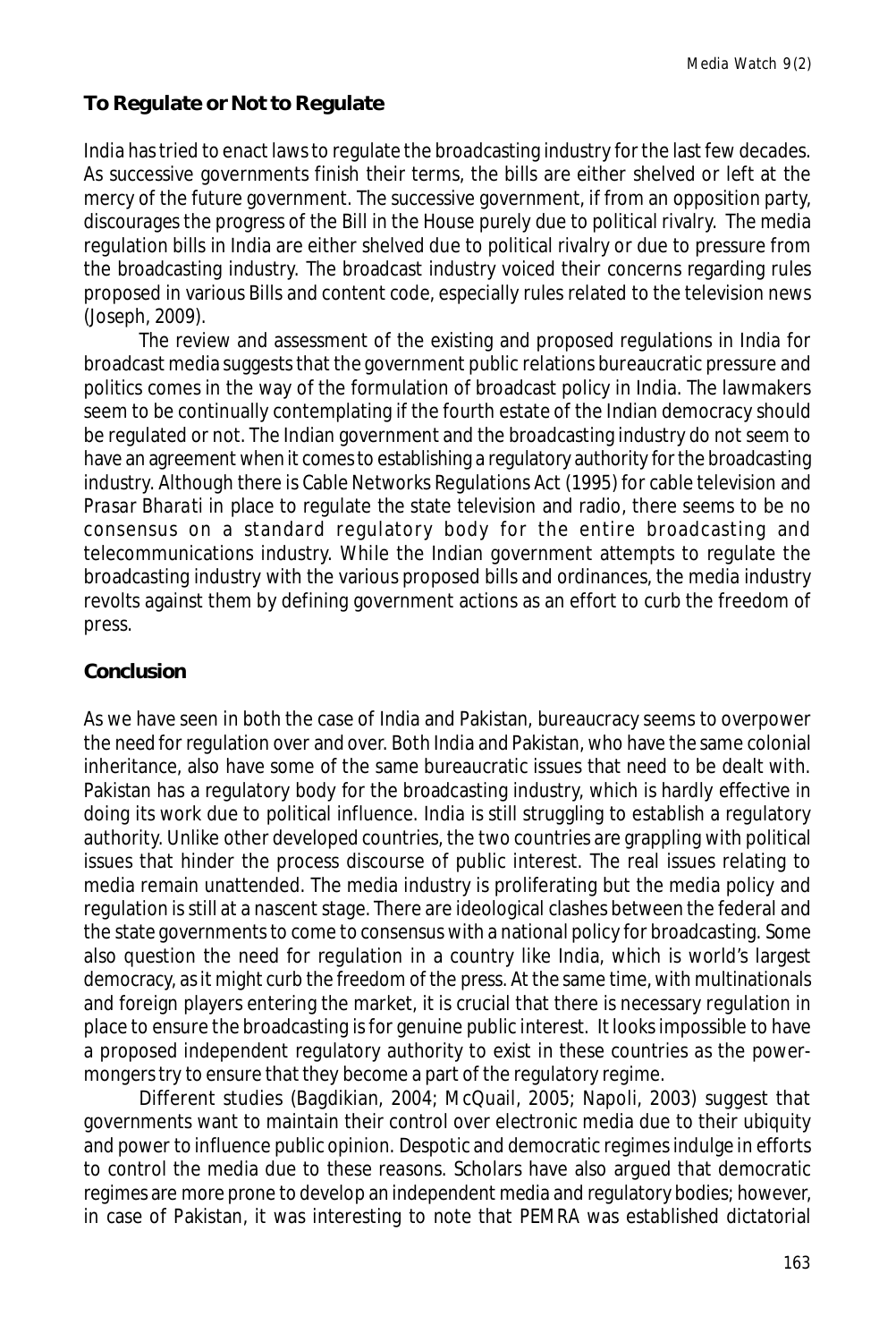regime and electronic media enjoyed unprecedented growth during the military rule of Pervez Musharraf. It is equally interesting to note that India has yet to establish a regulatory body despite being an active democracy. The common factor between both societies is the control of public relations bureaucracies that thwart all endeavors, which limit their authority. Thus, as proposed by Napoli (2003) and McQuail (2005), regulatory bodies zealously work to facilitate broadcast media growth; however, lethargic bureaucracies take over as regulatory regimes challenge the status quo. It could be concluded that much political effort is required to ensure the existence of independent and autonomous regulatory bodies to facilitate the smooth functioning and development of broadcast media in India and Pakistan.

#### **References**

Ameer, S. (2014). *Bureaucracies and media regulation in Asia*. Manila: Orient Publishers.

- Ali, O. A. & Gunaratne, S. A. (2000). Pakistan. In S. A. Gunaratne (Ed.), *Handbook of the media in South Asia* (pp 155-181)*.* New Delhi: Sage.
- Anderson, C. W. (1992). The place of principles in policy analysis. In J. M. Gillroy & M. Wade (Eds.), The *moral dimension of public policy Choice: Beyond the Market paradigm* (pp. 387- 409). Pittsburgh: University of Pittsburgh Press.
- Aufderheide, P. (2007). Communication policy and the public interest. In D. Graber (Ed.), *Media power in politics* (pp. 364-375)*.* Washington D.C: CQ Press.
- Bagdikian, B. (2004). *The media monopoly.* Boston: Beacon Press.
- Ball, M. S. (1985). *Lying down together: law, metaphor and theology.* Madison: University of Wisconsin Press.
- Bernstein, M. (1955) *Regulatory business by independent commissions*. Princeton: Princeton University Press.
- Castells, M. (2004). *The information age: economy, society, and culture.* New Jersey: Wiley-Blackwell.
- Chalaby, J. (2005). From internationalization to transnationalization. *Global media and communication,* 1(1), 28-32.
- Corn-Revere, R. (1993). Economics and media regulation. In A. Alexander, J. Owers, & R. Carveth (Eds.), *Media Economics: Theory and practice* (pp. 71-90). Hillsdale, NJ: Erlbaum.

Creech, K. C. (2013). *Electronic media law and regulation*. London: Routledge.

Dar, N. (2009, October 25). Information revolution in Pakistan. *The Nation.* p. 16.

Freedman, D. (2008). The Politics of Media Policy. Cambridge: Polity Press.

- Garry, P. M. (1994). *Scrambling for protection: The new media and the first amendment*. Pittsburgh: University of Pittsburgh Press.
- Gunaratne, S. A. (Ed.). (2000). *Handbook of the media in South Asia.* New Delhi: Sage.
- Gunaratne, S. A. (1999). The media in Asia: An overview. *International Communication Gazette.* 61(3) 197-223
- Gunkel, D. J. (1998). The rule of metaphor: prolegomena to any future Internet regulation. *Electronic Journal of Communication,* 8(2).
- Harcup, T. (2003). The unspoken-said': The journalism of alternative media. *Journalism,* 4(3), 356-376.
- Husband, C. (2005). Minority ethnic media as communities of practice: professionalism and identity politics in interaction. *Journal of Ethnic and Migration Studies*, 31(3), 461-479.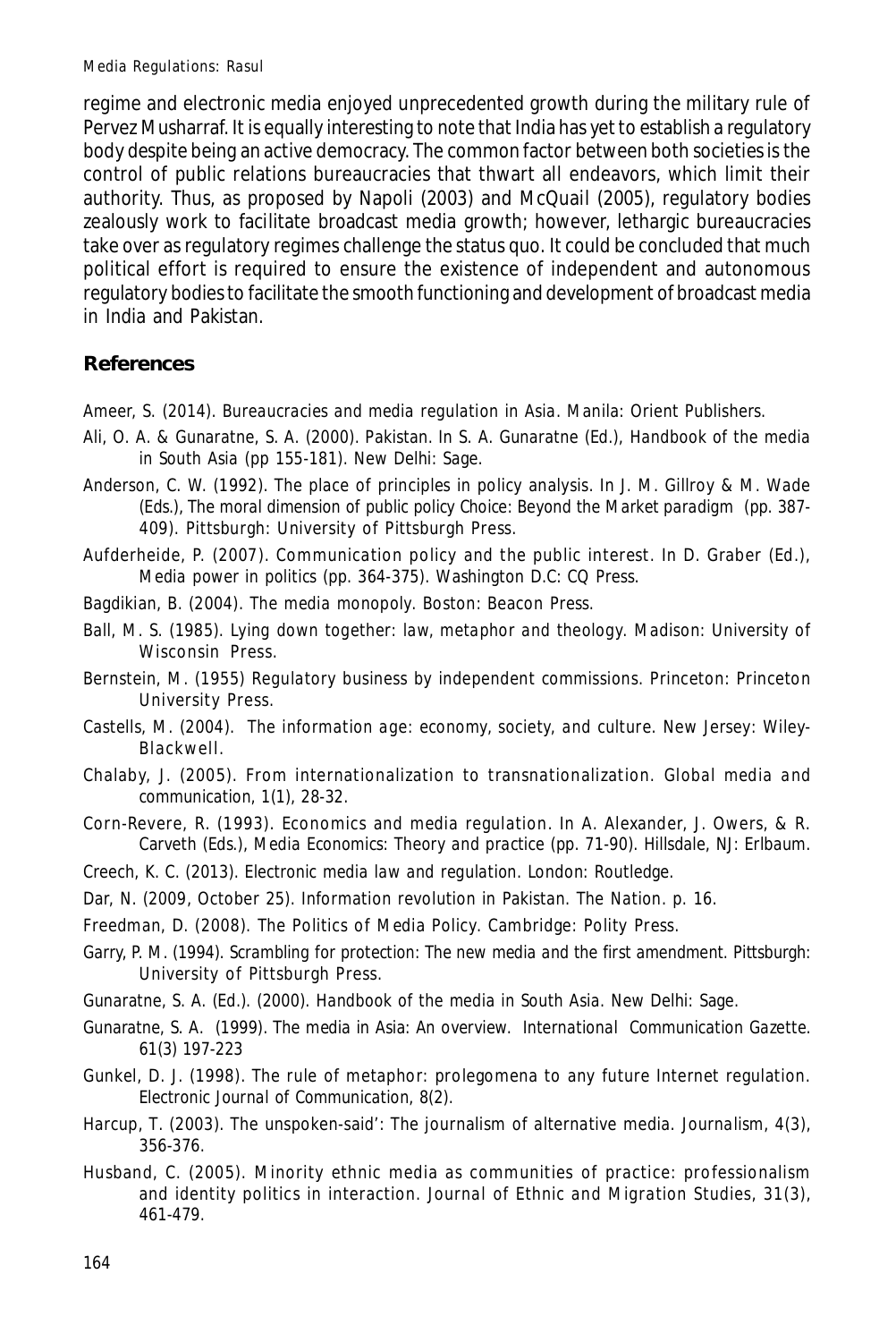- ITU (International Telecommunication Union). (1998, 19999). *World telecommunication development report.* Geneva: ITU.
- Jabbar, J. (2003, September 19) Community-base radio and TV. *Dawn.* p. 5.
- Jabbar, J. & Isa, Q. F. (Comps.). (1997). *Mass media laws and regulations in Pakistan And a commentary from historical perspective.* Singapore: AMIC.

Javed, M. M. (2002). Regulation, competition, and information. *The Pakistan Development Review*, *41*(4), 911-913.

- Joseph, A. (2009, June 20). Broadcast regulation in the public interest: A backgrounder [Online]. *Info change India.* Available (http://infochangeindia.org/Media/ Broadcast-Laws-and-Regulations/Broadcast-regulation-in-the-public-interest-Abackgrounder.html)
- Kemal, A. R. (2002) Regulatory framework in Pakistan. *The Pakistan Development Review,* 41**(**4), 319–332.
- Khan, R. Q. (2008, June 30). Development of electronic media in Pakistan. *The Post,* p. A6.

Kitley, P. (2003). *Television, regulation and civil society in Asia*. London: Routledge.

Kohli-Khandekar, V. (2008). *The Indian media business*. New Delhi: Sage.

- Kumar, K. J. (1995). Media education, communications and public policy: An Indian perspective,
- Bombay: Himalaya Publishing House.
- Kumar, K. J. & Thomas, A. O. (2006). Telecommunications and development: The cellular

mobile 'Revolution' in India and China. *Journal of Creative Communications,* 3 (1), 297-309

Laffont, J. J., & Tirole, J. (1993) *A theory of incentives in regulation and procurement*. Cambridge, MA: MIT Press.

- LeDuc, D. R. (1988). The plight of the "public interest": A principle lost in the process. *Journal of Media Law & Practice,* 4, 130-143.
- Ludes, P. (2008). *Convergence and fragmentation.* Chicago: Intellect Books.
- McChesney, R. W. (2008). *The political economy of media: enduring issues, emerging dilemmas.* New York: Monthly Review press.
- McQuail, D. (2005). *Mass communication theory. New Delhi*: Sage.
- Mehta, A. (1998). Media regulation in India. *Media Asia*, *25*(2), 109-112.

Napoli, P. M. (2003). *Foundations of communication policy: principles and processes in regulation of electronic media.* Cresskill, NJ: Hampton Press.

- Olson, M. (1982). *The rise and decline of nations: Economic growth, stagflation and social rigidities*. New Haven: Yale University Press.
- Owen, B. M. (1978). The economic view of programming. *Journal of Communication,* 28(2), 43-50.
- Oxley, M. G. (1993). The cable-telco cross-ownership prohibition: First amendment infringement through obsolescence. *Federal Communication Law Journal,* 46, 7-37.
- Pakistan Electronic Media Regulatory Authority. (n.d.). Retrieved June 14, 2015, from http:/ /www.pemra.gov.pk/index.html

Price, M. E. (2008). Governance, globalism and satellites. *Global Media and Communication*, *4*(3), 245-259.

- Rantanen, T. (2007). Flows and contra-flows in transitional Societies. In D. K. Thussu (Ed.), *Media on the Move: Global Flow and Contra-Flow.* New York: Routledge.
- Rasul, A. (2004). Role of radio in development: The case of Pakistan. *Journal of Mass Communication,* 11(2), 54-67.